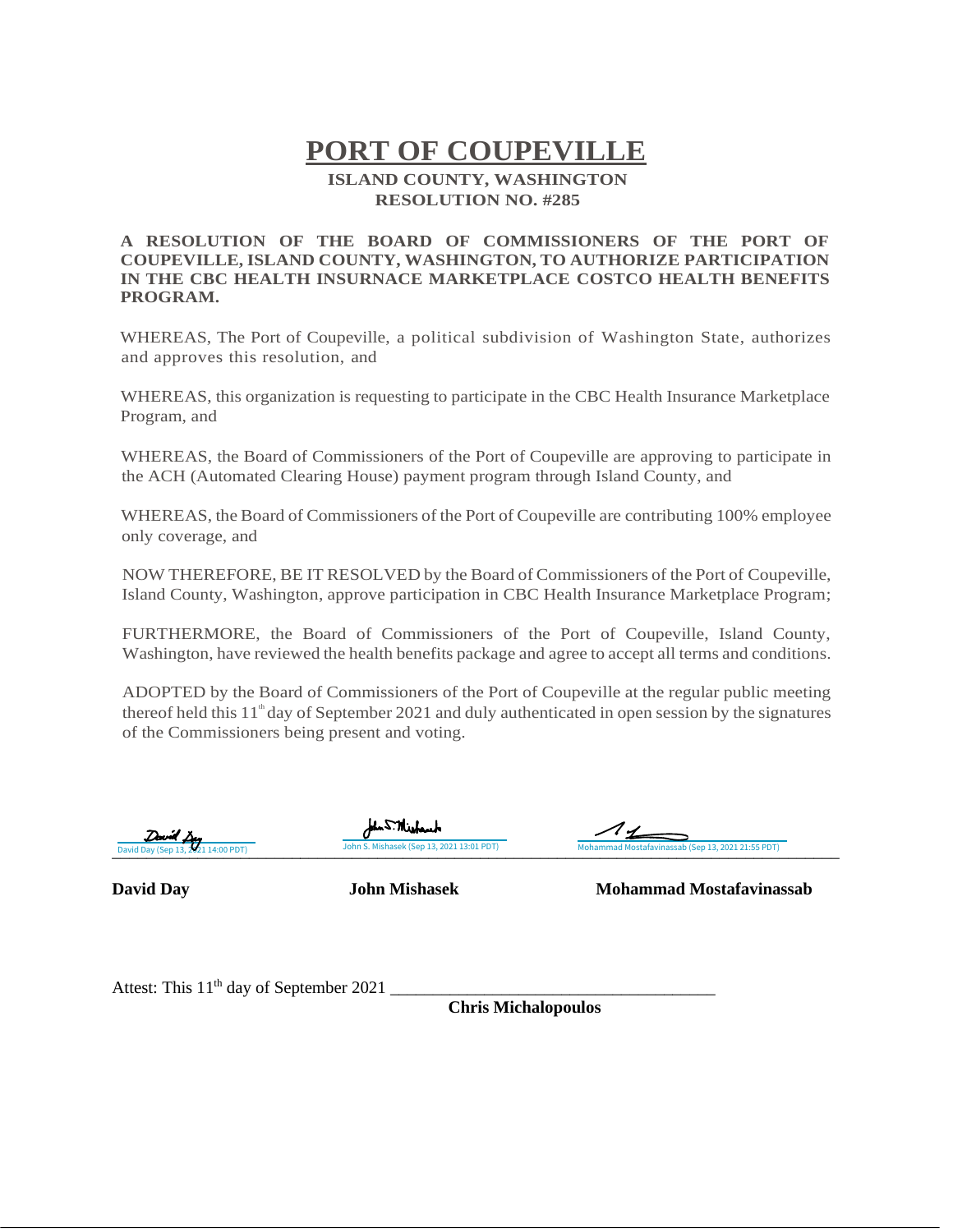## Resolution #285 Employee CBC Health Insurance Marketplace Program COSTCO

Final Audit Report 2021-09-14

| Created:        | 2021-09-13                                        |
|-----------------|---------------------------------------------------|
|                 |                                                   |
| By:             | April Booth (adminassistant@portofcoupeville.org) |
| Status:         | Signed                                            |
| Transaction ID: | CBJCHBCAABAAwsUeCRfyKJJFKcnc8wDbt_2VrfpBVvmq      |
|                 |                                                   |

## "Resolution #285 Employee CBC Health Insurance Marketplace Program COSTCO" History

- **D** Document created by April Booth (adminassistant@portofcoupeville.org) 2021-09-13 - 7:48:45 PM GMT- IP address: 66.235.71.5
- Document emailed to David Day (commissioner1@portofcoupeville.org) for signature 2021-09-13 - 7:50:10 PM GMT
- Document emailed to John S. Mishasek (commissioner2@portofcoupeville.org) for signature 2021-09-13 - 7:50:10 PM GMT
- Document emailed to Mohammad Mostafavinassab (commissioner3@portofcoupeville.org) for signature 2021-09-13 - 7:50:10 PM GMT
- Email viewed by John S. Mishasek (commissioner2@portofcoupeville.org) 2021-09-13 - 8:00:17 PM GMT- IP address: 76.28.202.109
- $\mathcal{O}_0$  Document e-signed by John S. Mishasek (commissioner2@portofcoupeville.org) Signature Date: 2021-09-13 - 8:01:00 PM GMT - Time Source: server- IP address: 76.28.202.109
- **Email viewed by David Day (commissioner1@portofcoupeville.org)** 2021-09-13 - 8:59:26 PM GMT- IP address: 73.19.18.69
- $\mathscr{O}_0$  Document e-signed by David Day (commissioner1@portofcoupeville.org) Signature Date: 2021-09-13 - 9:00:18 PM GMT - Time Source: server- IP address: 73.19.18.69
- **Email viewed by Mohammad Mostafavinassab (commissioner3@portofcoupeville.org)** 2021-09-14 - 4:55:11 AM GMT
- $\mathscr{D}_\bullet$  Document e-signed by Mohammad Mostafavinassab (commissioner3@portofcoupeville.org) Signature Date: 2021-09-14 - 4:55:34 AM GMT - Time Source: server